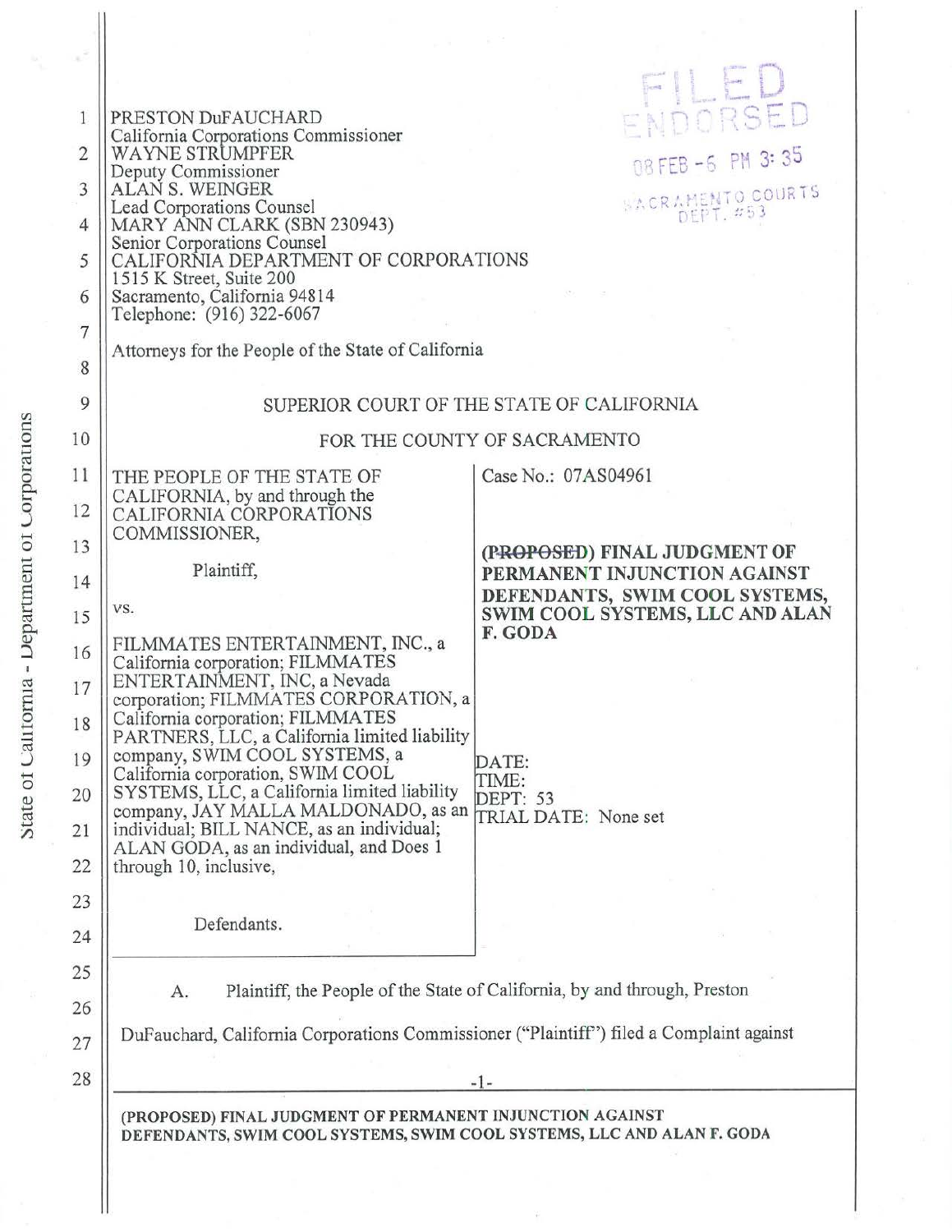## SWIM COOL SYSTEMS, SWIM COOL SYSTEMS, LLC AND ALAN F. GODA

("Defendants).

1

2

3

4

5

6

7

8

9

10

11

12

13

14

15

16

17

18

19

20

21

22

23

24

25

26

27

28

B. DEFENDANTS stipulated to jurisdiction of this Court over them and over the subject matter of this action.

C. DEFENDANTS stipulated to receiving service of the Summons and Complaint filed in this matter.

 $\overline{\phantom{a}}$ D. DEFENDANTS read the Complaint for Permanent Injunction, the Stipulation to Entry of Judgment of Permanent Injunction Between Plaintiff and Defendants, Swim Cool Systems, Swim Cool Systems, LLC and Alan F. Goda (referenced hereinafter as "Stipulation"), this proposed Final Judgment of Permanent Injunction Against Defendants Swim Cool Systems, Swim Cool Systems, LLC and Alan F. Goda (hereinafter "Final Judgment") and DEFENDANTS stipulate to entry of judgment on the terms and conditions contained in the Stipulation and reflected in the Final Judgment.

E. \_ DEFENDANTS waived entry of Findings of Fact and Conclusions of Law under California Code of Civil Procedure section 632 and all rights to appeal the entry of the Final Judgment.

F. DEFENDANTS waived any claims known to them against the State of California, its agents, officers, or employees based on the facts underlying the present action. DEFENDANTS specifically waived any rights provided by California Civil Code section 1542, which provides: "A general release does not extend to claims which the Creditor does not know or suspect to exist in his favor at the time of executing the release."

G. DEFENDANTS stipulated and agreed that they entered into the Stipulation voluntarily and without coercion, and acknowledged that no promises, threats or assurances have been made by Plaintiff or any officer, or agent thereof to induce them to enter into the Stipulation.

-2-

**(PROPOSED) FINAL JUDGMENT OF PERMANENT INJUNCTION AGAINST DEFENDANTS, SWIM COOL SYSTEMS, SWIM COOL SYSTEMS, LLC AND ALAN F. GODA**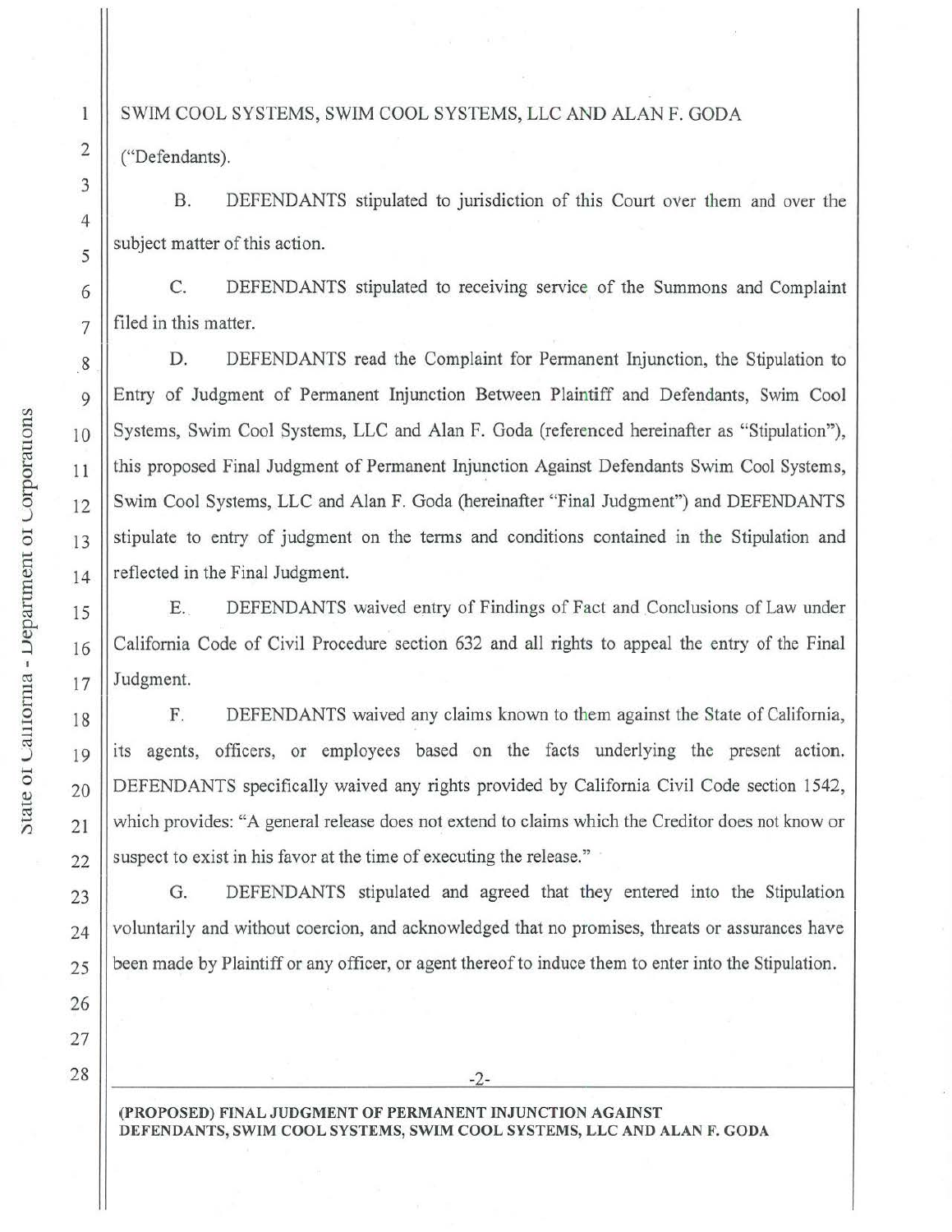**PURSUANT TO STIPULATION OF THE PARTIES AND GOOD CAUSE APPEARING THEREFOR, IT IS HEREBY ADJUDGED, ORDERED AND DECREED THAT JUDGMENT BE ENTERED AS FOLLOWS:** 

The following facts are deemed and stipulated to be true:

a. Defendant Swim Cool Systems ("Swim Cool") is a California corporation formed on November 2, 2006 and maintains a business address at 77971 Wildcat Drive, Palm Desert, California 92211. The California Secretary of State filing lists Alan Goda as the President.

b. Defendant Swim Cool Systems, LLC ("Swim Cool LLC") is a California limited liability company formed on November 15, 2006 and maintains a business address at 77971 Wildcat Drive, Palm Desert, California 92211. The California Secretary of State filing lists Alan Goda as an officer.

c. Defendant Alan Goda ("Goda") is an individual whose last known business address is 77971 Wildcat Drive, Palm Desert, California 92211066. Goda is a principal in Swim Cool Systems and Swim Cool Systems, LLC.

d. On October 25, 2005, Defendant Goda and Plaintiff, California Corporations Commissioner entered into a Desist and Refrain Order and Consent ("Order"), which was signed and agreed to by defendants FilmMates Corp., FilmMates LLC and Goda. The Order was issued because the Department found that FilmMates Corp., FilmMates LLC and Goda, through the officers, directors, partners, agents, employees and/or servants of FilmMates Corp., and FilmMates LLC were offering and selling unqualified, non-exempt securities, in violation of California Corporations Code section 25110. The Order prohibits those defendants from the further offer or sale of unqualified, non-exempt securities, in the State of California. The Order was personally signed by Alan Goda, as the founder of both FilmMates Corporation and FilmMates Partners, LLC on October 6, 2005.

e. FilmMates Corp., FilmMates LLC and Goda consented to the entry of the Order and waived their right to a hearing on this matter and to all judicial review of this matter pursuant to California Corporations Code Section 25532 as indicated by Goda's signature on the

-3-

27 28

> **(PROPOSED) FINAL JUDGMENT OF PERMANENT INJUNCTION AGAINST DEFENDANTS, SWIM COOL SYSTEMS, SWIM COOL SYSTEMS, LLC AND ALAN F. GODA**

1

2

3

4

5

6

7

8

9

10

11

12

13

14

15

16

17

18

19

20

21

22

23

24

25

26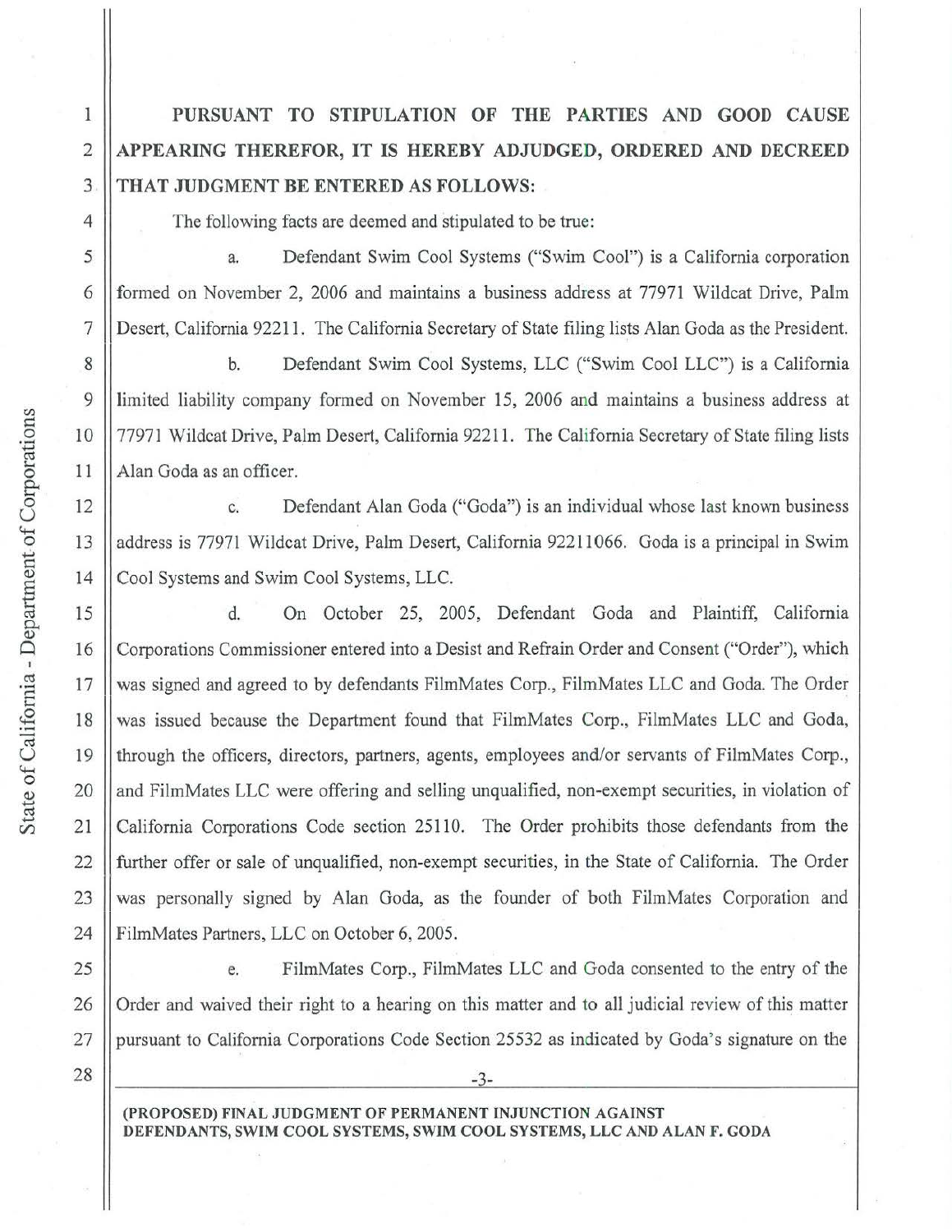Order dated October 6, 2005.

f. In 2007, Defendants Goda, Swim Cool Systems and Swim Cool Systems, LLC offered unqualified non-exempt securities by way of general solicitations in the form of advertisements in the Los Angeles Times newspaper, online edition.

g. Defendants, Goda, Swim Cool Systems, and Swim Cool Systems, LLC, omitted to disclose the material fact to potential investors in the offer and sale of securities, that Goda was the subject of a Desist and Refrain Order and Consent issued by the Commissioner of Corporations on October 25, 2005, ordering Goda to desist and refrain from the further offer or sale of unqualified, non-exempt securities in the State of California.

h. DEFENDANTS have no facts to support a defense to the allegation that Defendants Goda, Swim Cool Systems and Swim Cool Systems, LLC offered unqualified nonexempt securities by way of general solicitations in the State of California in violation of California Corporations Code section 25110.

1. DEFENDANTS have no facts to support a defense to the allegation that Defendants Goda, Swim Cool Systems, and Swim Cool Systems, LLC, omitted to disclose the material fact to potential investors in the offer and sale of securities, in violation of California Corporations Code section 25110.

J. DEFENDANTS have no facts to support a defense to the allegation that Defendants Goda, violated the Order requiring Goda to desist and refrain from his unlawful activity.

**AS A RESULT OF THE ABOVE THE COURT ENTERS JUDGMENT AS FOLLOWS:** 

1. DEFENDANTS, and their agents, employees, attorneys in fact in their capacities as such, and all persons acting **in** concert or participating with them, shall be and are hereby pennanently enjoined from engaging in, committing, aiding and abetting, substantially assisting, or performing directly or indirectly, by any means whatsoever, any ofthe following acts:

28

25

26

27

24

-4-

**(PROPOSED) FINAL JUDGMENT OF PERMANENT INJUNCTION AGAINST DEFENDANTS, SWIM COOL SYSTEMS, SWIM COOL SYSTEMS, LLC AND ALAN F. GODA** 

5

6

7

8

9

4

2

 $\,$  1

3

10

0 11

15

<sup>~</sup>16

20

*r.i* 21

22

23